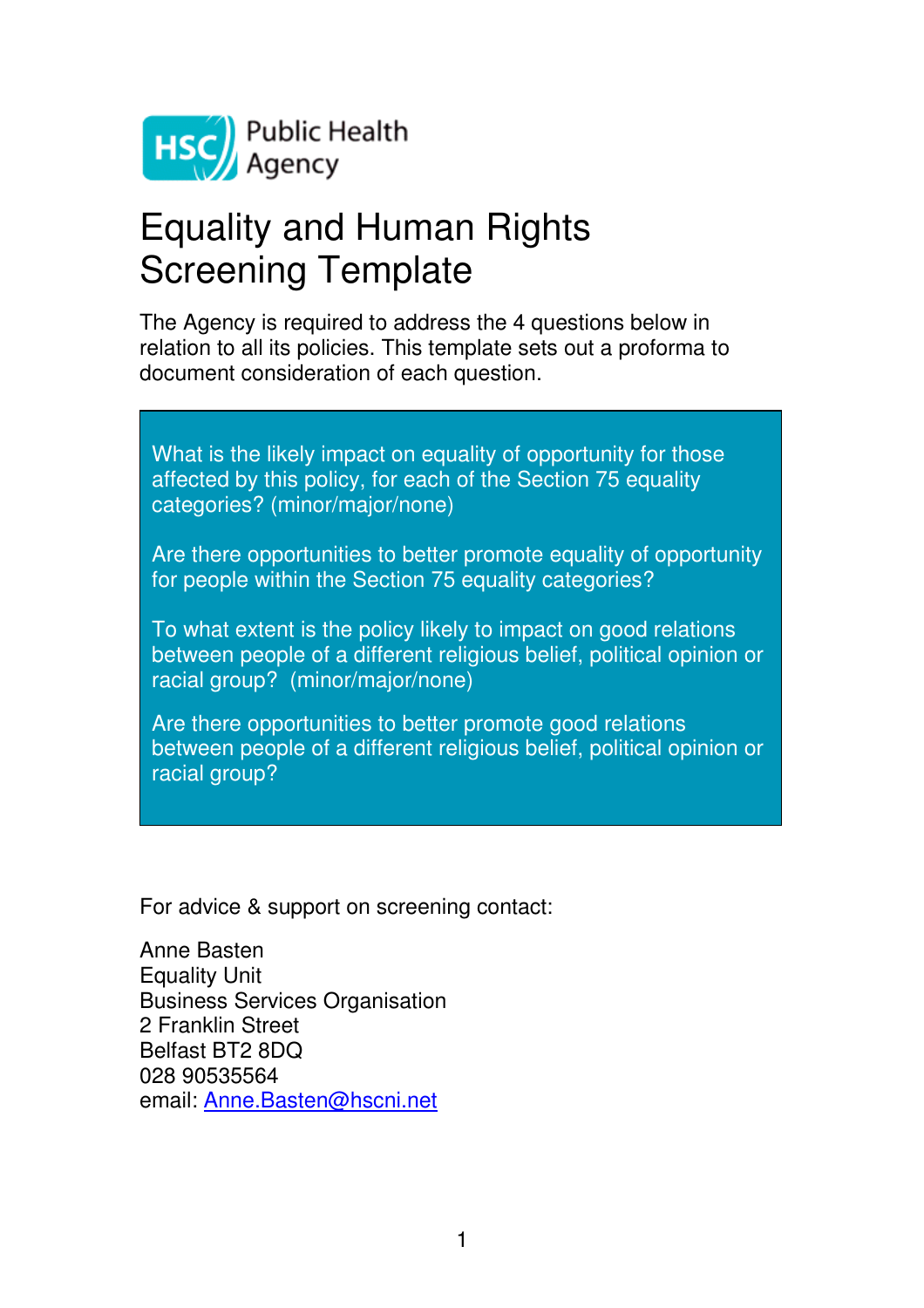# **SCREENING TEMPLATE**

See Guidance Notes for further information on the 'why' 'what' 'when', and 'who' in relation to screening, for background information on the relevant legislation and for help in answering the questions on this template .

# **(1) INFORMATION ABOUT THE POLICY OR DECISION**

#### **1.1 Title of policy or decision**

Records Management Policy

#### **1.2 Description of policy or decision**

- **what is it trying to achieve? (aims and objectives)**
- **how will this be achieved? (key elements)**
- **what are the key constraints? (for example financial, legislative or other)**

This policy sets out:

- The requirements that must be met for the records of the Public Health Agency (PHA) to be considered as a proper record of the activity of the PHA
- The requirements for systems and processes that deal with records;
- The quality and reliability which must be maintained to provide a valuable information and knowledge resource for the Public Health Agency;
- Review of the policy and checking the quality of implementation;
- An overall statement of records management policy which is supplemented by detailed procedures.

It covers records in all formats, created in the course of Public Health Agency's business, including non-conventional records.

The policy will be achieved by the implementation of an appropriate records Management System within the PHA which will be monitored and evaluated against both the Public Records Act of 1923 and the Records Management Controls Assurance Standard.

There are no major constraints to this policy however it is bound within the legislative requirements of the Public Records act 1923.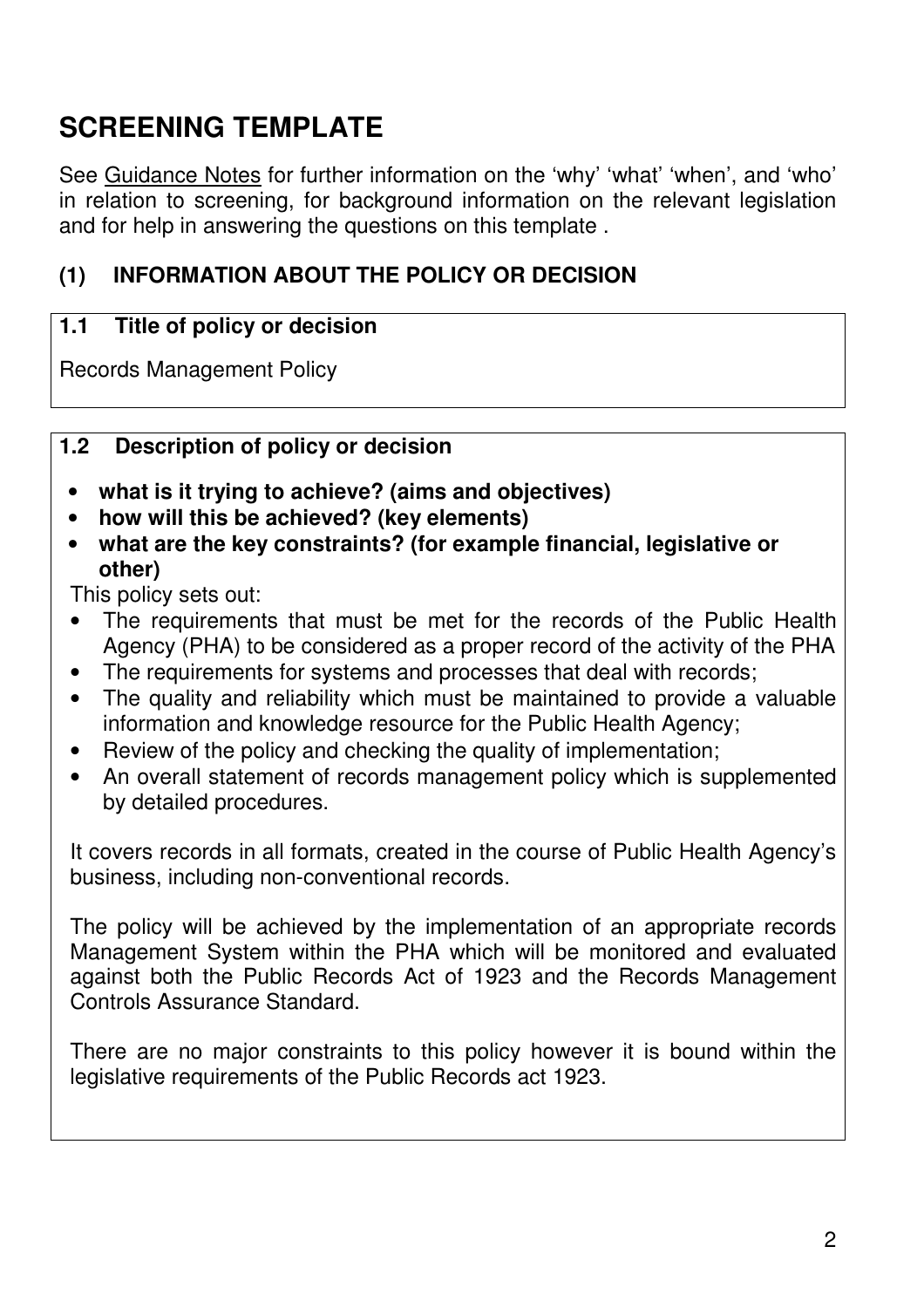#### **1.3 Main stakeholders affected (internal and external)**

**For example staff, actual or potential service users, other public sector organisations, voluntary and community groups, trade unions or professional organisations or private sector organisations or others**

Staff;

Actual Service Users / Clients Potential Service Users/Clients Other Health and Social Care Organisations; Voluntary/Community Groups; Trade Unions/Staff Representative Bodies Members of the Public Private Organisations

#### **1.4 Other policies or decisions with a bearing on this policy or decision**

- **what are they?**
- **who owns them?**

Data Protection/Confidentiality Policy; Facilities Management Policy – Physical Security and Waste Disposal ICT Security Policy Retention and Disposal Schedule FOI Procedures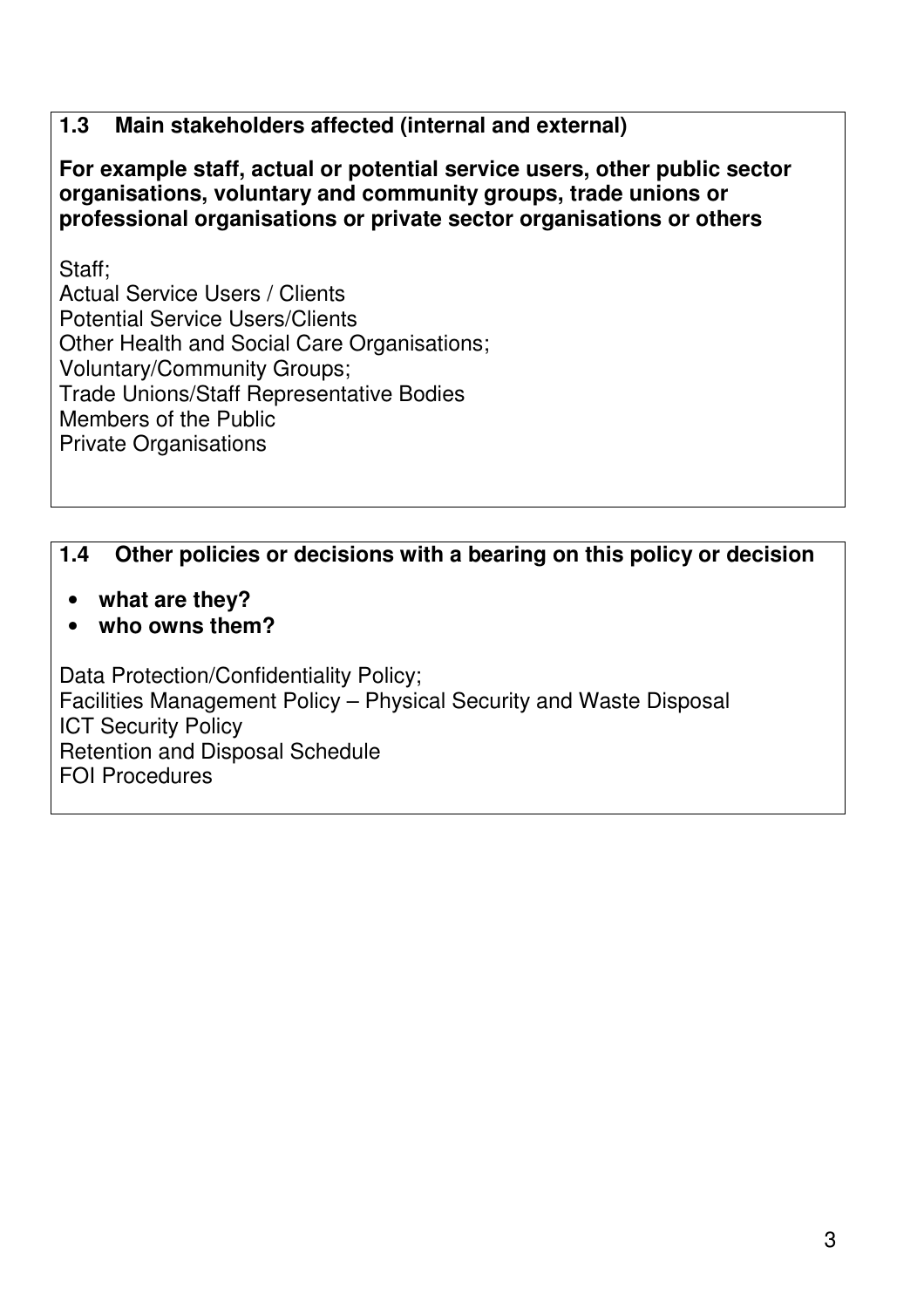#### **(2) CONSIDERATION OF EQUALITY AND GOOD RELATIONS ISSUES AND EVIDENCE USED**

**2.1 Data Gathering** 

**What information did you use to inform this equality screening? For example previous consultations, statistics, research, Equality Impact Assessments (EQIAs), complaints. Provide details of how you involved stakeholders, views of colleagues, service users, staff side or other stakeholders.** 

**Complaints;** 

**Views of colleagues;** 

**Feedback from GAC/AMT;** 

**Professional knowledge, consultation with other organisations/other professional colleagues.** 

#### **2.2 Quantitative Data**

**Who is affected by the policy or decision? Please provide a statistical profile. Note if policy affects both staff and service users, please provide profile for both.** 

| Category       | What is the makeup of the affected group? (%) Are there any<br>issues or problems? For example, a lower uptake that needs<br>to be addressed or greater involvement of a particular group? |
|----------------|--------------------------------------------------------------------------------------------------------------------------------------------------------------------------------------------|
| Gender         | The affected Group could be any person from the wider population<br>either as a patient/client or as a member of staff.                                                                    |
| Age            | As Above                                                                                                                                                                                   |
| Religion       |                                                                                                                                                                                            |
| Political      |                                                                                                                                                                                            |
| Opinion        |                                                                                                                                                                                            |
| <b>Marital</b> |                                                                                                                                                                                            |
| <b>Status</b>  |                                                                                                                                                                                            |
| Dependent      |                                                                                                                                                                                            |
| <b>Status</b>  |                                                                                                                                                                                            |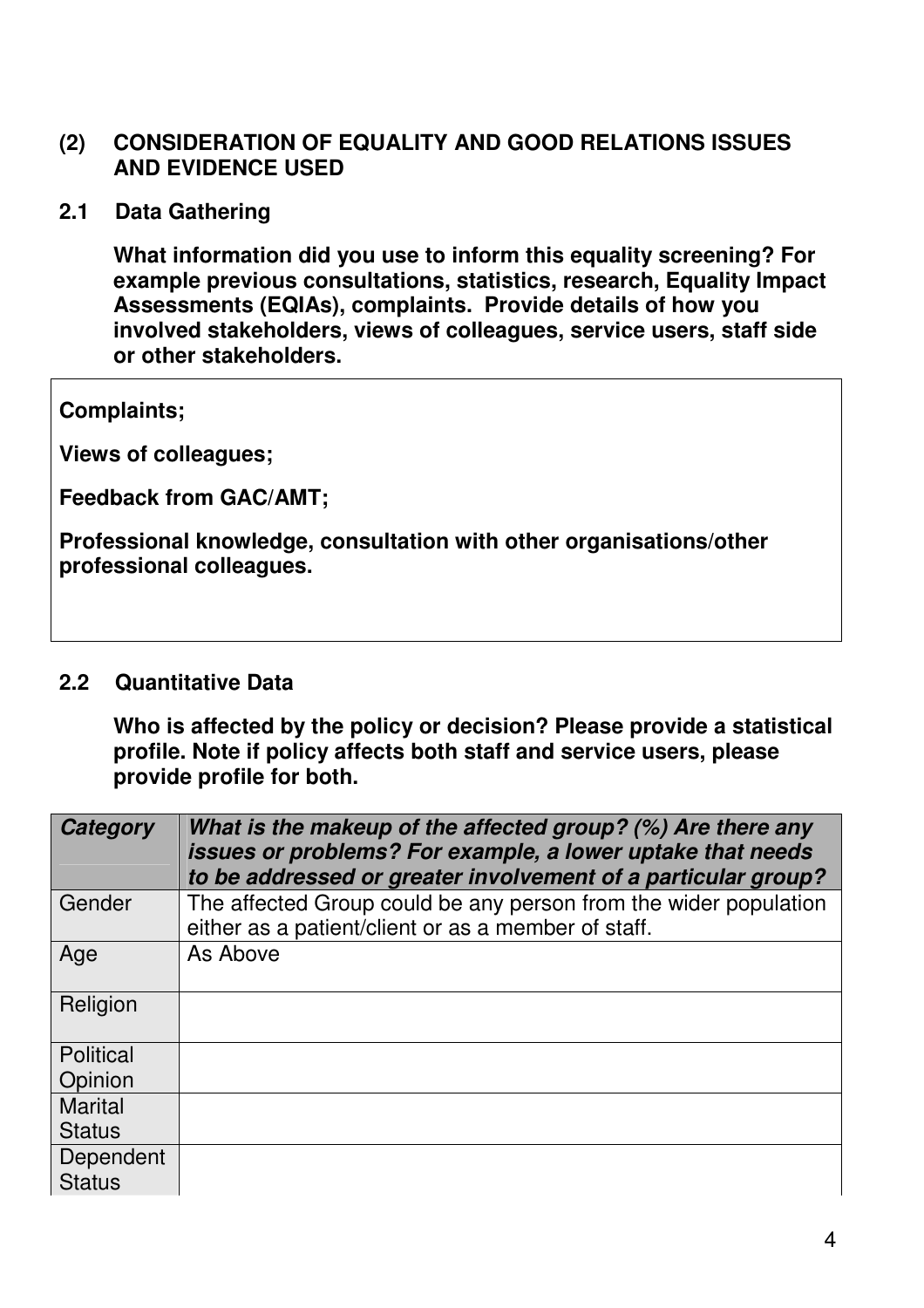| <b>Disability</b>     |  |
|-----------------------|--|
| <b>Ethnicity</b>      |  |
| Sexual<br>Orientation |  |

#### **2.3 Qualitative Data**

**What are the different needs, experiences and priorities of each of the categories in relation to this policy or decision and what equality issues emerge from this? Note if policy affects both staff and service users, please discuss issues for both.** 

| <b>Category</b>            | <b>Needs and Experiences</b>                                                                                                                                                                                                                                                                                                                                                                                                                              |
|----------------------------|-----------------------------------------------------------------------------------------------------------------------------------------------------------------------------------------------------------------------------------------------------------------------------------------------------------------------------------------------------------------------------------------------------------------------------------------------------------|
| Gender                     | The purpose of this policy is to ensure that Agency Records are<br>created, managed, stored and eventually disposed off in line with<br>the Public record Act 1923. Therefore the needs and priorities<br>for every person irrespective of the category or whether they are<br>staff or service users should be the same i.e. ensuring that an<br>accurate record of the Agency's activity is maintained according<br>to the provisions of the above Act. |
| Age                        | As Above                                                                                                                                                                                                                                                                                                                                                                                                                                                  |
| Religion                   |                                                                                                                                                                                                                                                                                                                                                                                                                                                           |
| <b>Political</b>           |                                                                                                                                                                                                                                                                                                                                                                                                                                                           |
| Opinion                    |                                                                                                                                                                                                                                                                                                                                                                                                                                                           |
| <b>Marital</b>             |                                                                                                                                                                                                                                                                                                                                                                                                                                                           |
| <b>Status</b>              |                                                                                                                                                                                                                                                                                                                                                                                                                                                           |
| Dependent<br><b>Status</b> |                                                                                                                                                                                                                                                                                                                                                                                                                                                           |
| <b>Disability</b>          |                                                                                                                                                                                                                                                                                                                                                                                                                                                           |
| <b>Ethnicity</b>           |                                                                                                                                                                                                                                                                                                                                                                                                                                                           |
| Sexual                     |                                                                                                                                                                                                                                                                                                                                                                                                                                                           |
| Orientation                |                                                                                                                                                                                                                                                                                                                                                                                                                                                           |

# **2.4 Multiple Identities**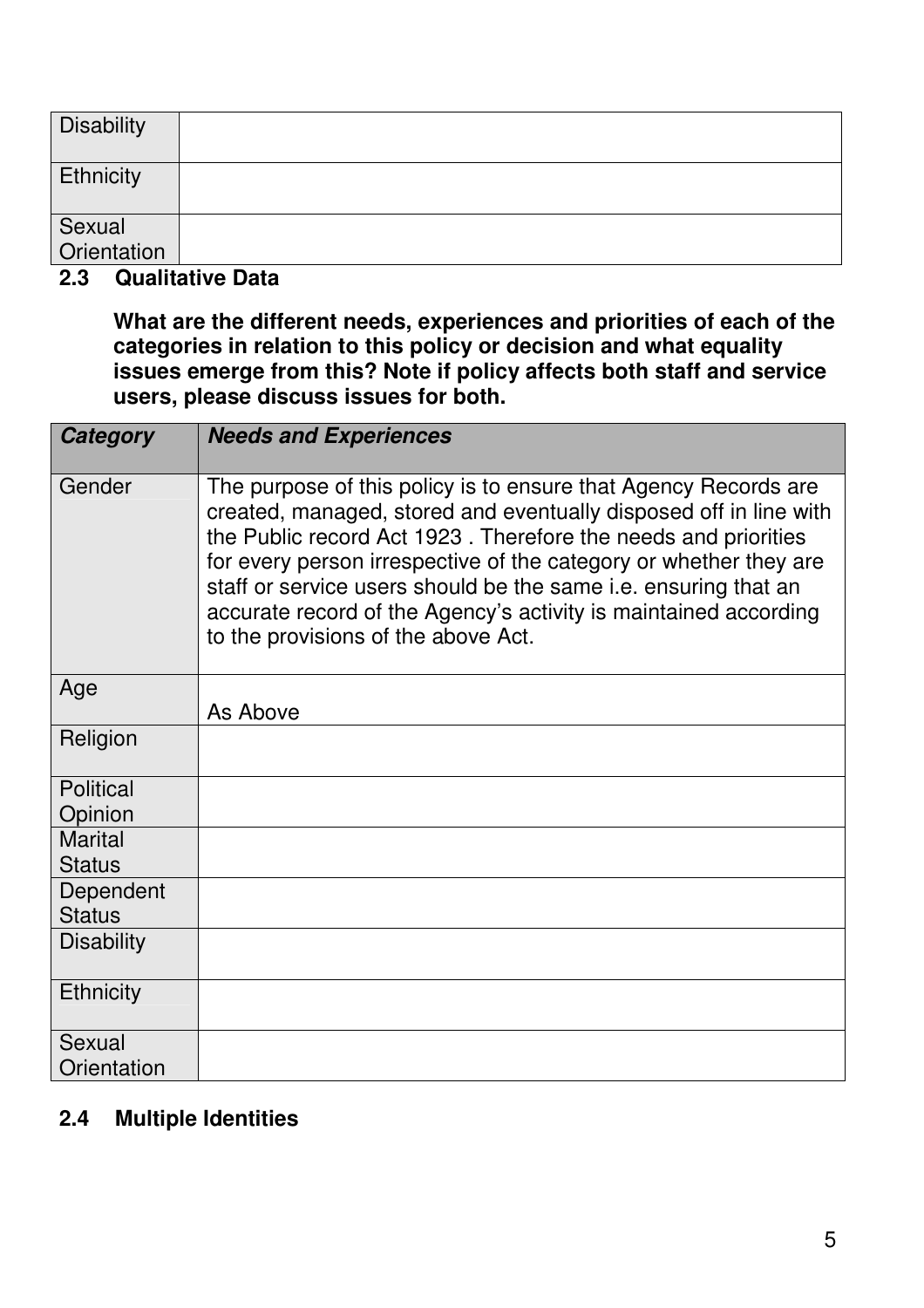**Are there any potential impacts of the policy or decision on people with multiple identities? For example; disabled minority ethnic people; disabled women; young Protestant men; and young lesbians, gay and bisexual people.** 

| No |  |  |
|----|--|--|
|    |  |  |
|    |  |  |
|    |  |  |
|    |  |  |

#### **2.5 Making Changes**

**Based on the equality issues you identified in 2.2 and 2.3, what changes did you make or do you intend to make in relation to the policy or decision in order to promote equality of opportunity?** 

| In developing the policy or decision<br>what did you do or change to<br>address the equality issues you<br><i>identified?</i>                                                | What do you intend to do in future<br>to address the equality issues you<br><i>identified?</i> |
|------------------------------------------------------------------------------------------------------------------------------------------------------------------------------|------------------------------------------------------------------------------------------------|
| None – Policy has be drawn up in line<br>with legislation $-$ the purpose of which<br>is to ensure accurate and accountable<br>records of Agency activity are<br>maintained. | N/A                                                                                            |

#### **2.6 Good Relations**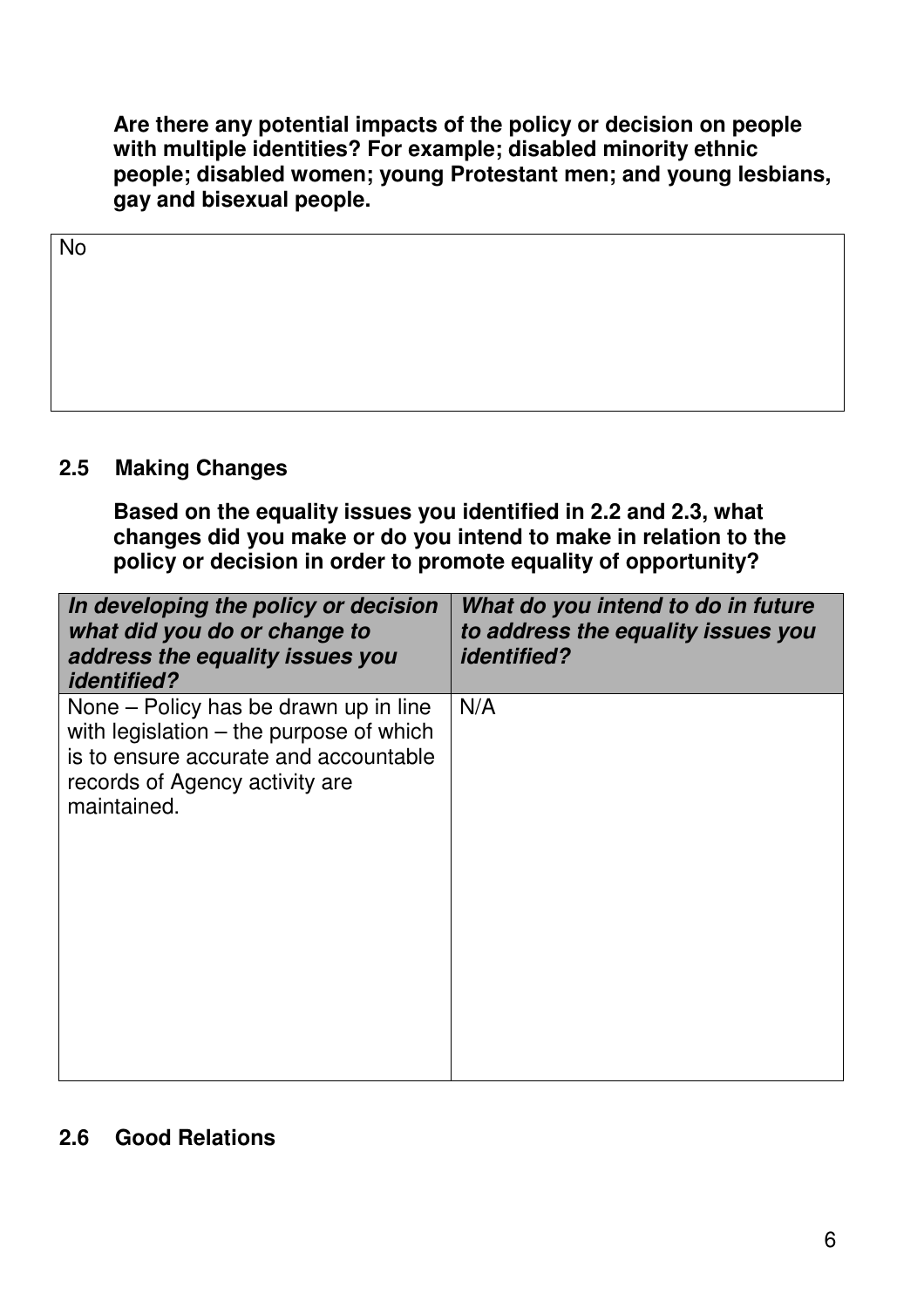#### **What changes to the policy or decision – if any – or what additional measures would you suggest to ensure that it promotes good relations? (refer to guidance notes for guidance on impact)**

| <b>Group</b>             | <b>Impact</b> | <b>Suggestions</b> |
|--------------------------|---------------|--------------------|
| Religion                 | N/A           |                    |
| <b>Political Opinion</b> |               |                    |
| Ethnicity                |               |                    |

#### **(3) SHOULD THE POLICY OR DECISION BE SUBJECT TO A FULL EQUALITY IMPACT ASSESSMENT?**

A full equality impact assessment (EQIA) is usually confined to those policies or decisions considered to have major implications for equality of opportunity.

#### **How would you categorise the impacts of this decision or policy? (refer to guidance notes for guidance on impact)**

**Do you consider that this policy or decision needs to be subjected to a full equality impact assessment?** 

#### **Please tick:**

| Major impact          |  |
|-----------------------|--|
| Minor impact          |  |
| No further impact $X$ |  |

**Please tick:** 

| Yes |  |
|-----|--|
| No  |  |

Please give reasons for your decisions.

This Policy is purely administrative. It is driven primarily by legislation. The aim of the Policy is to have an appropriate system in place to manage the Agency's records.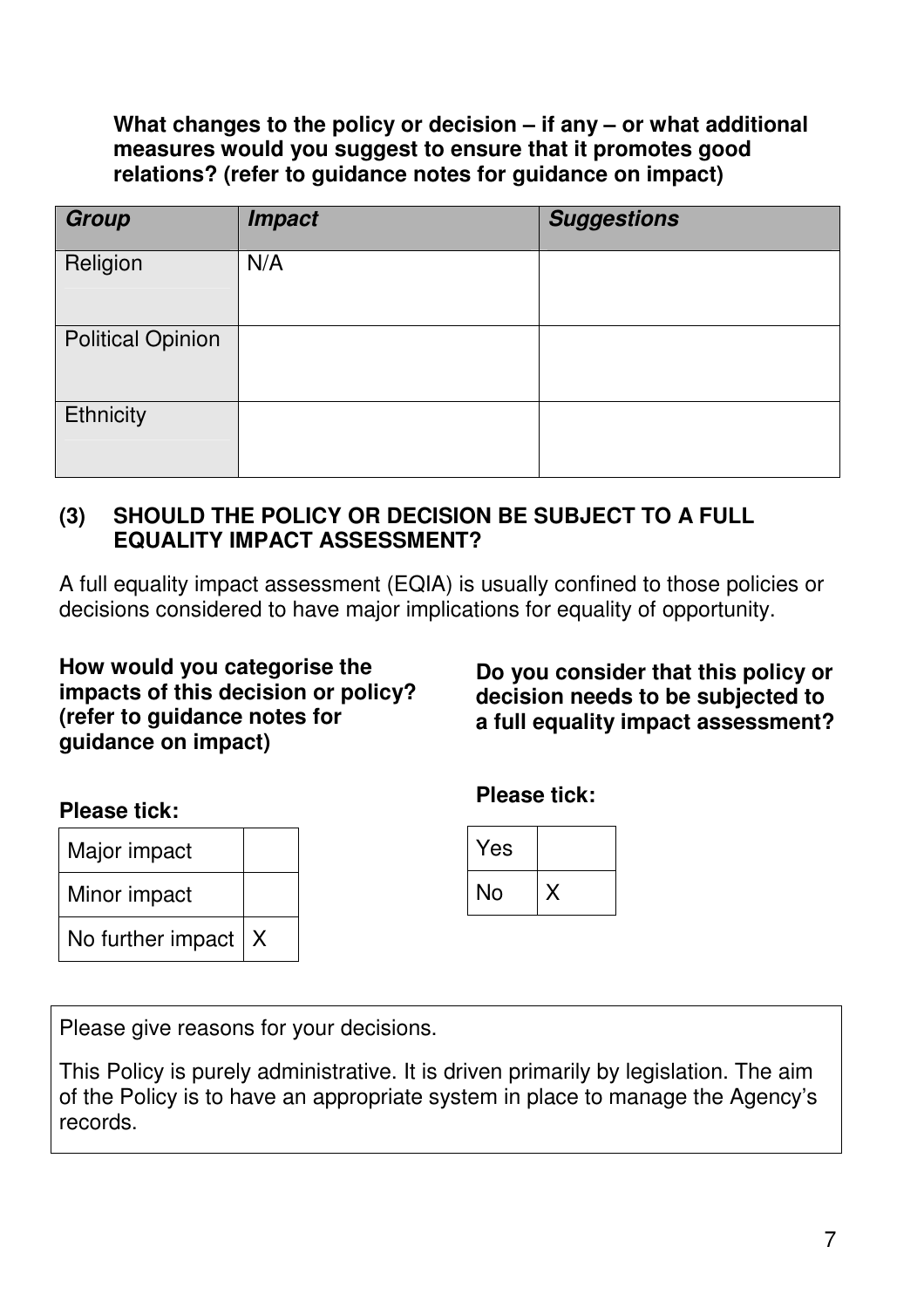# **(4) CONSIDERATION OF DISABILITY DUTIES**

**4.1 In what ways does the policy or decision encourage disabled people to participate in public life and what else could you do to do so?** 

| How does the policy or decision                                                                                                                            | What else could you do to encourage |
|------------------------------------------------------------------------------------------------------------------------------------------------------------|-------------------------------------|
| currently encourage disabled                                                                                                                               | disabled people to participate in   |
| people to participate in public life?                                                                                                                      | public life?                        |
| The policy encourages disabled<br>people to participate by affording them<br>the same expectations in regard to<br>Public records as any other individual. | N/A                                 |

**4.2 In what ways does the policy or decision promote positive attitudes towards disabled people and what else could you do to do so?** 

| How does the policy or decision                                        | What else could you do to promote   |
|------------------------------------------------------------------------|-------------------------------------|
| currently promote positive attitudes                                   | positive attitudes towards disabled |
| towards disabled people?                                               | people?                             |
| The policy is inclusive of everyone $-$<br>irrespective of background. | N/A                                 |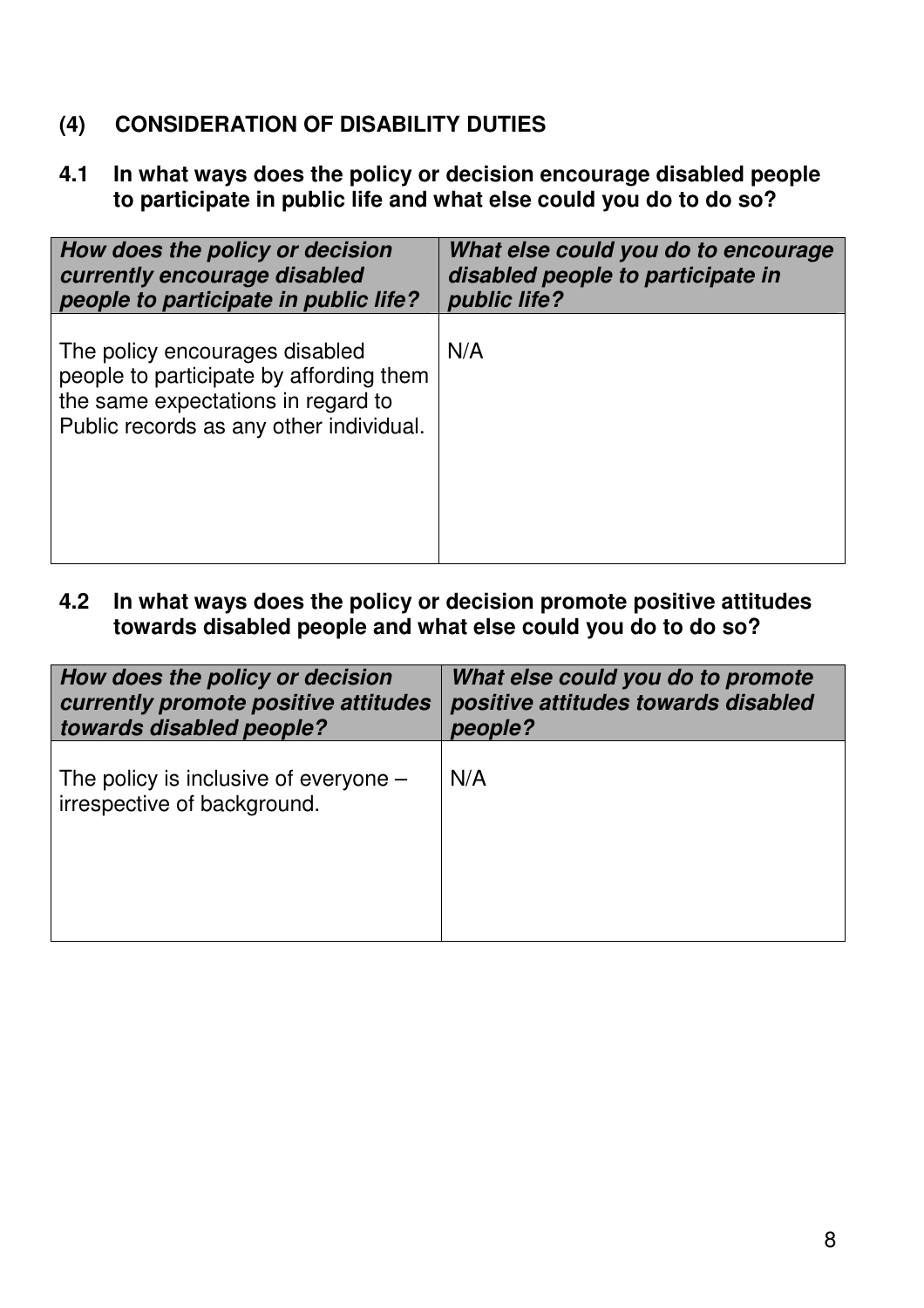# **(5) CONSIDERATION OF HUMAN RIGHTS**

# **5.1 Does the policy or decision affect anyone's Human Rights? Complete for each of the articles**

| <b>ARTICLE</b>                                                                                      | Yes/No    |
|-----------------------------------------------------------------------------------------------------|-----------|
| Article $2 -$ Right to life                                                                         | <b>No</b> |
| Article 3 – Right to freedom from torture, inhuman or<br>degrading treatment or punishment          | <b>No</b> |
| Article 4 - Right to freedom from slavery, servitude &<br>forced or compulsory labour               | <b>No</b> |
| Article 5 – Right to liberty & security of person                                                   | <b>No</b> |
| Article $6$ – Right to a fair & public trial within a reasonable<br>time                            | <b>No</b> |
| Article 7 - Right to freedom from retrospective criminal law<br>& no punishment without law         | <b>No</b> |
| Article $8$ – Right to respect for private & family life, home<br>and correspondence.               | <b>No</b> |
| Article 9 - Right to freedom of thought, conscience &<br>religion                                   | <b>No</b> |
| Article 10 - Right to freedom of expression                                                         | <b>No</b> |
| Article 11 – Right to freedom of assembly & association                                             | <b>No</b> |
| Article 12 – Right to marry & found a family                                                        | <b>No</b> |
| Article 14 – Prohibition of discrimination in the enjoyment<br>of the convention rights             | <b>No</b> |
| $1st$ protocol Article 1 – Right to a peaceful enjoyment of<br>possessions & protection of property | <b>No</b> |
| $1st$ protocol Article 2 – Right of access to education                                             | <b>No</b> |

If you have answered no to all of the above please move onto to move on to **Question 6** on monitoring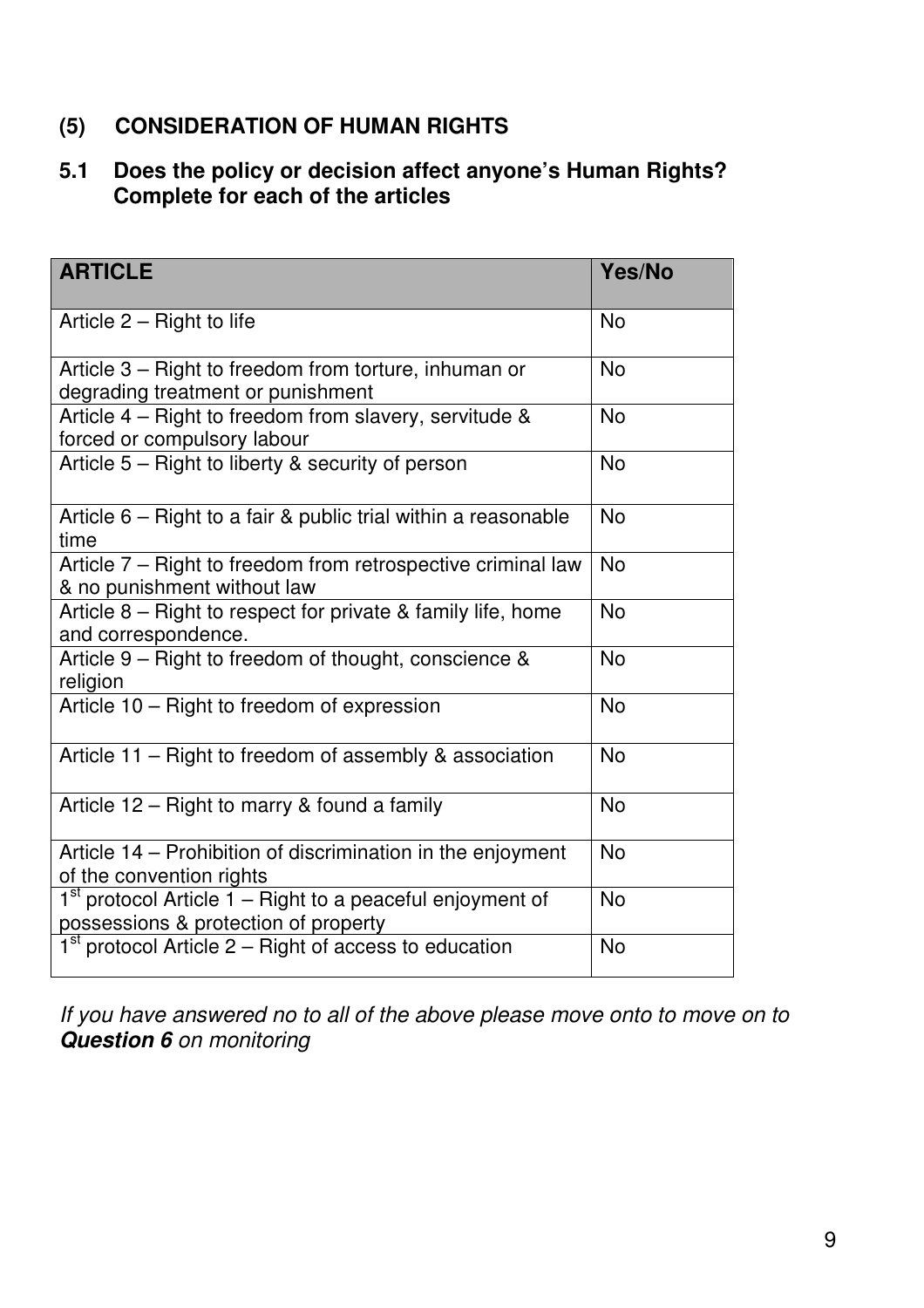**5.2 If you have answered yes to any of the Articles in 5.1, does the policy or decision interfere with any of these rights? If so, what is the interference and who does it impact upon?** 

| <b>List the Article</b><br><b>Number</b> | Interfered with?<br>Yes/No | What is the<br>interference and<br>who does it<br>impact upon? | Is it legal?*<br>Yes/No |
|------------------------------------------|----------------------------|----------------------------------------------------------------|-------------------------|
|                                          |                            |                                                                |                         |
|                                          |                            |                                                                |                         |

\* It is important to speak to your line manager on this and if necessary seek legal opinion to clarify this

**5.3 Outline any actions which could be taken to promote or raise awareness of human rights or to ensure compliance with the legislation in relation to the policy or decision.** 

By publicising this policy; By ensuring staff are trained in the existence and use of this policy.